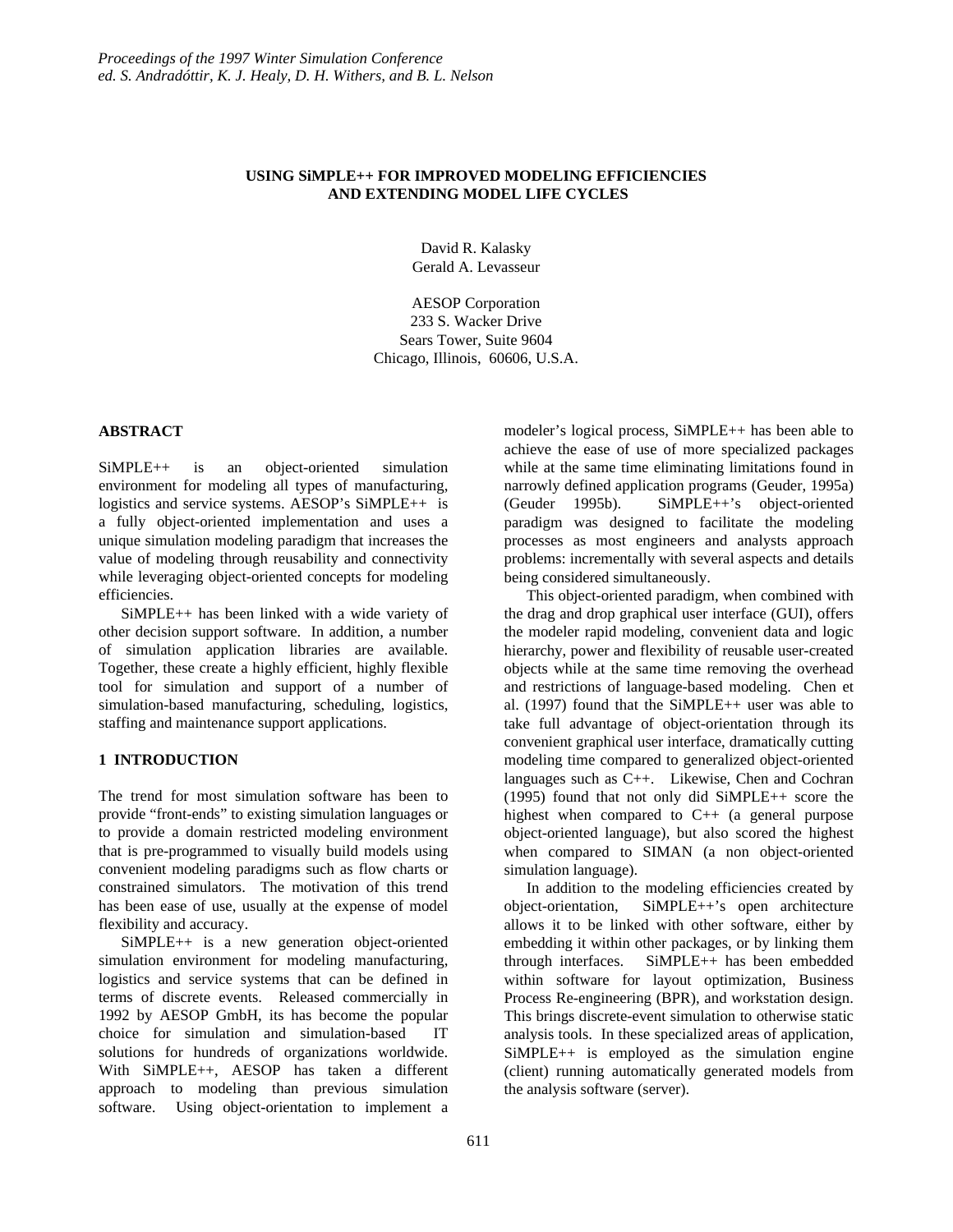SiMPLE++ can also be linked to other packages using interfaces. Here, instead of running in the background transparent to the user, SiMPLE++ can be controlled by the user directly. Some examples of this are in the areas of expert systems, scheduling, real-time monitoring and control systems, optimization, work measurement, and virtual reality. In these applications, SiMPLE++ is coupled through custom or industry standard connections (DDE, CORBA, etc.) to provide dynamic systems analysis.

SiMPLE++ provides the capability for users to construct and reuse application objects. An application object can be as simple as a name and graphic change to a basic object or as complex as to include an entire simulation model. Application objects capture modeling expertise, provide customized user interfaces and facilitates "plug and play" modeling and "what-if" analysis. This allows users to build customized application templates unique to their company, application and industry needs. Chen et al. (1997) offer examples of the usefulness of object-orientation simulation through the use of application objects in SiMPLE++. AESOP and others have created commercial or research Application Object Templates (AOTs) for specific applications such as process industries, automated guided vehicles, conveyor systems, job shop scheduling, personnel deployment, and complex material flow.

### **2 SiMPLE++ MODELING PARADIGM**

Figure 1 shows an example of an object library used in SiMPLE++. This library contains two types of objects, *Basic* and *Application*. SiMPLE++ includes 33 *Basic objects* as shown in the top five rows of the library in Figure 1. From these basic objects, *Application objects* are created by the user for specific models. In fact, even the models themselves will be application objects in the library. In this example, the application objects were used to construct a model of the aircraft engine maintenance system shown in Figure 2.

The system shown in Figure 2 consisted of three Air Force bases and one repair depot. Each base and depot is an application object at the highest level in the model. One of these bases is located at the point marked by (1). At (2), this base is opened with a double mouse click, revealing several functional areas of the base such as maintenance, painting, repair, etc. At (3), one of these objects - a repair shop located in the base - is opened to show the tasks performed in the repair shop. This *hierarchy* of model structure can



Figure 1: A SiMPLE++ Object Library

continue to any number of levels the user desires. The use of hierarchy in SiMPLE++ allows top-down and bottom-up modeling approaches as well as easy model maintenance in an intuitive model structure.

In SiMPLE++, the modeler constructs objects, stores them in a library and then inserts them into models by simply clicking them in. In this example, the user only needed to make one *parent* object for an Air Force base in the library. All three bases in the model (the *children*) will *inherit* all characteristics they need to operate from the parent in the library, with individual customization of each base possible. Inheritance allows that any changes made in the parent objects can be immediately and automatically updated to the children in the model. Likewise, the multitude of tasks networks at the lowest level of the hierarchy are easily maintained with the latest data and logic edits immediately transferred within the model. Also, additional bases can be clicked-in and out for evaluating logistics and efficiency scenarios.

*Modularity*, or the ability of objects to be selfcontained with their own data, structure, interfaces and logic, allows that each base will be fully functional when clicked into the model. This means that the logic and part routings within each base is defined, data is included within the base, and output presentation will be collected and graphically presented for each new base without further modification once clicked into the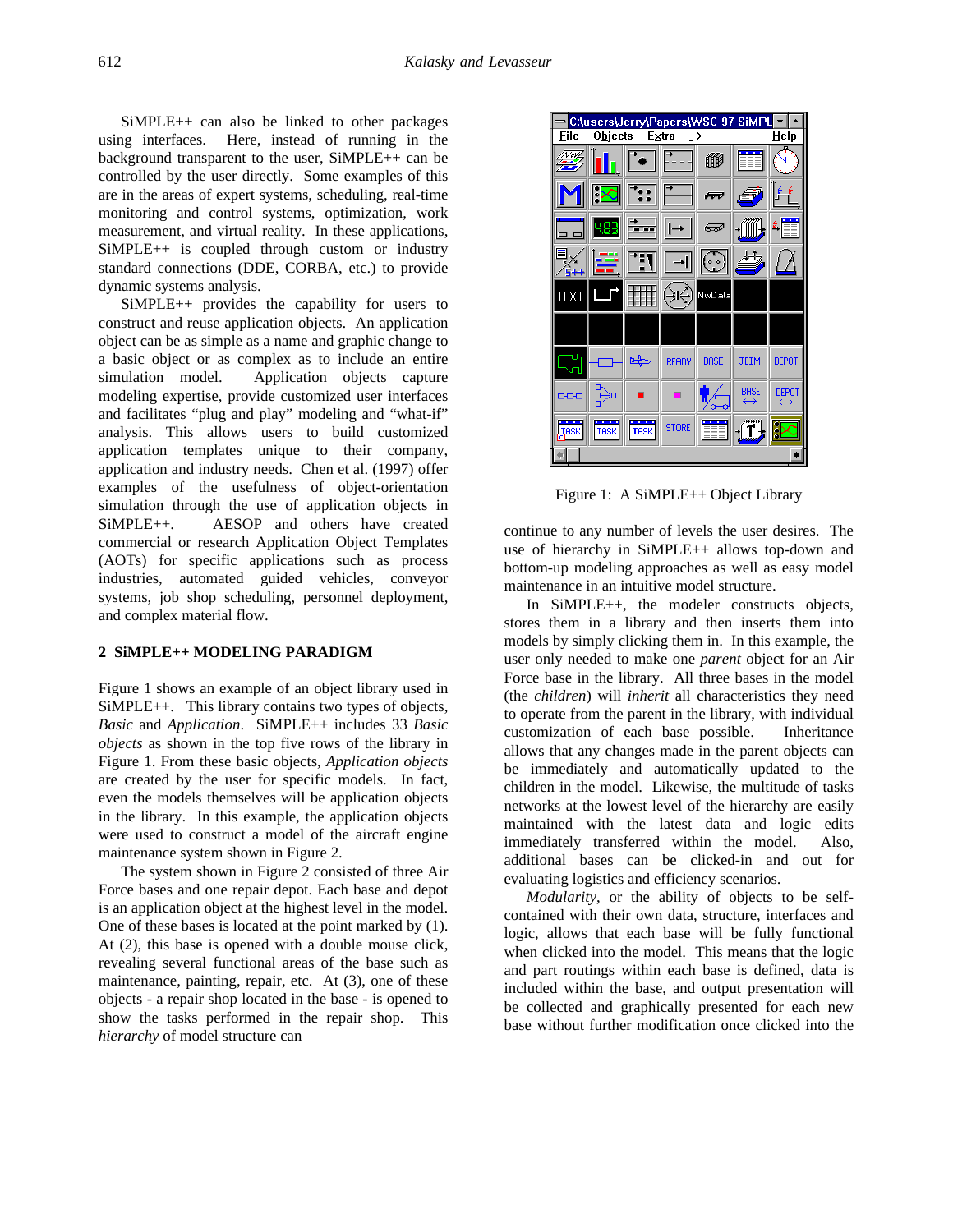

Figure 2: A SiMPLE++ Model With Three Levels of Hierarchy

model. Of course, customization of individual bases is possible by the user.

One advantage of this approach is that it is very natural way for modelers and engineers to think about the problem. Now, instead of worrying about every detail of the model at first glance, the modeler can construct a hierarchical structure to the overall problem, then focus on the details within specific objects when more appropriate. Later, because of inheritance, if the modeler decided to make a change, only the application object in the library would need to be changed and not all of the inserted objects in the model. Finally, because of modularity, the modeler only needs to construct the parent object a single time in the library - the structure, input data, and output data collection will be automatically included with the base whenever a new base is inserted into the model. Some detailed examples of the modeling techniques used are described by Kalasky and Akbay (1997) and Levasseur (1996) (1997).

## **3 SiMPLE++ EMBEDDED IN OTHER APPLICATIONS**

The previous section examined how SiMPLE++ used as an off-line simulation planning tool can improve modeling efficiency. This section identifies other industrial and facilities engineering software which automatically generate SiMPLE++ models. These are not GUIs for SiMPLE++ but each adds analysis and diagnostic capabilities in their own areas of application.

#### **3.1 Layout Planning**

MALAGA is a layout planning tool used to plan, implement and control factory floor and office environments. MALAGA is an add-on package for most popular CAD packages. The model shown in Figure 3 is a CAD layout with departments optimally placed by MALAGA. The arrows show relative flow intensity between functional areas. Using data already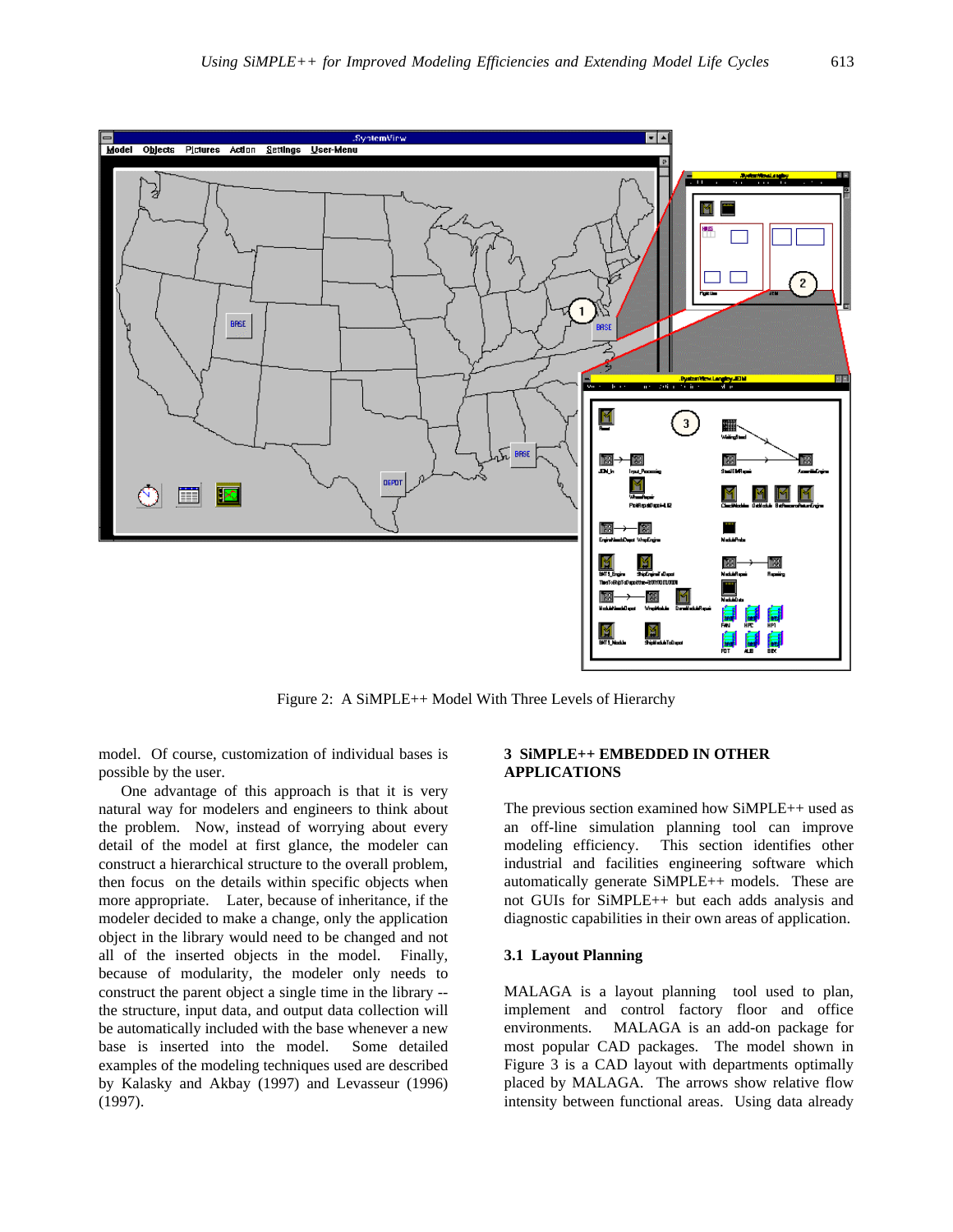entered or read by MALAGA, plus data relating to the simulation run length and production requirements, an entire SiMPLE++ model is generated. This approach uses SiMPLE++'s "Auto Build" feature where a complete simulation model can be constructed and run using only data tables and a class object library. In this case, it merely uses data already in MALAGA to build the layout, thus eliminating redundant data entry. The model then can be run and a trace file used to animate the MALAGA drawing. Thus, a layout planner can see the proposed layout operate over time, instead of only in the aggregate.



Figure 3: A MALAGA Layout with an Automatically Generated Simulation Model.

#### **3.2 Business Process Re-engineering (BPR)**

SiMPLE++ has been integrated with ARIS, a business modeling and SAP R/3 implementation tool. ARIS allows companies to capture and integrate business information in the form of graphical models, which can then be analyzed and improved. The ARIS Toolset has many applications including process improvement, business driven implementation of standard software packages, capture of business knowledge, and training of employees. Figure 4 shows an ARIS model with an integrated SiMPLE++ model that is automatically generated in a manner transparent to the user. The net result is a dynamic simulation for improvement of any business process.



Figure 4: An ARIS BPR Model with an Embedded SiMPLE++ Simulation Model

#### **3.3 Workstation Design**

*ERGOMAS* (*ERG*onomic Layout and *O*ptimization of *M*anufacturing *S*ystems) is a computer aided planning system used for the ergonomic design of work stations and cells. Once a layout of one or more work stations is completed, MTM cycle times from data bases can be automatically calculated. Then, using the embedded SiMPLE++ simulation engine, a functional discreteevent simulation can be automatically generated from the software to predict the dynamic performance of the entire system. No modeling in SiMPLE++ is required to construct the simulation model because the data and model structure is obtained totally from the ERGOMAS model. While this is true for all the applications described, the SiMPLE++ models can be further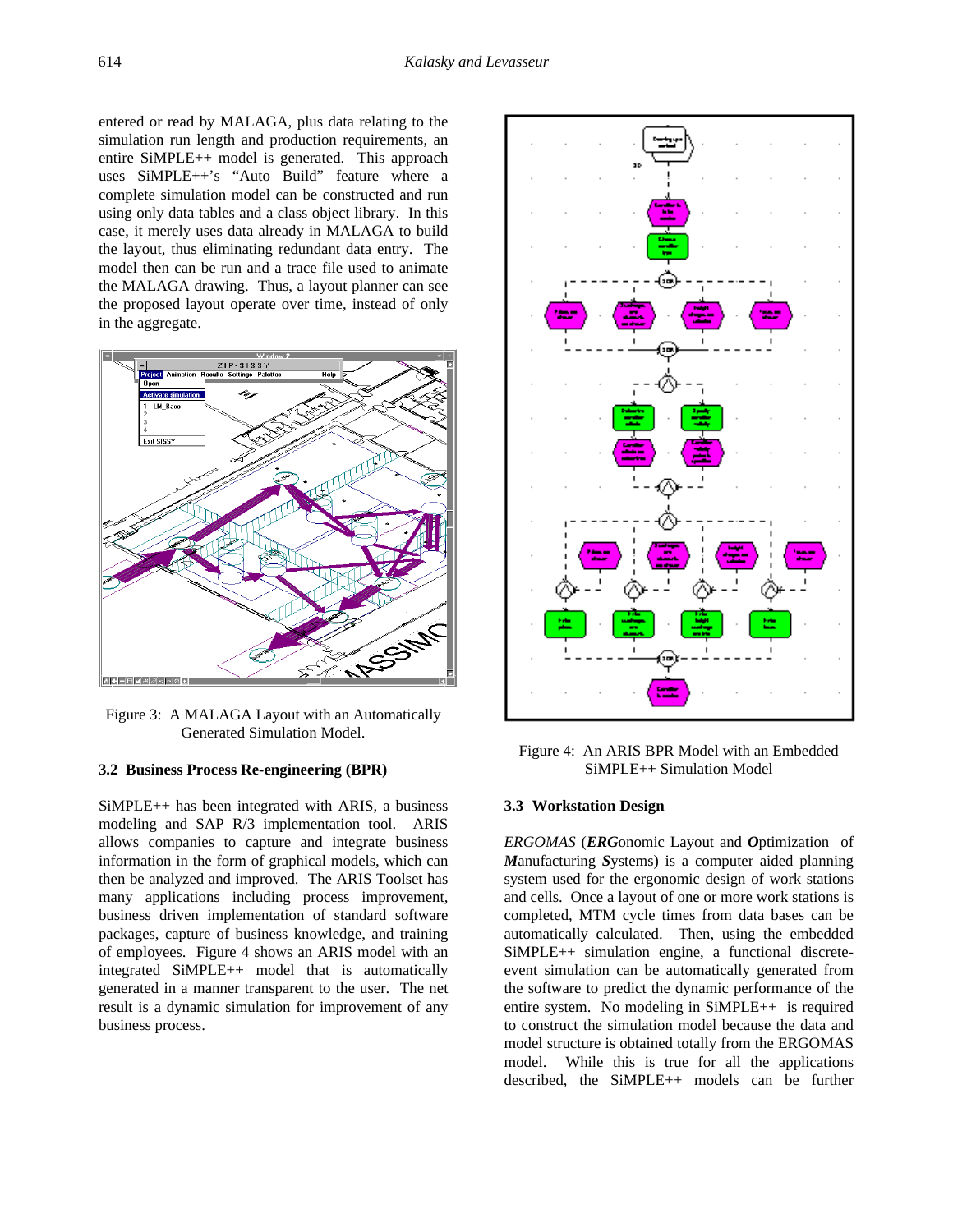extended in SiMPLE++ and used for real-time and online monitoring and control.

### **4 SiMPLE++ CONNECTED TO OTHER SOFTWARE APPLICATIONS**

In addition to being embedded with other types of software packages where SiMPLE++ runs behind the scenes, SiMPLE<sup>++</sup> is often linked to other packages extending the benefits and life-cycle of the simulation models. The use of SiMPLE++ in this section is in connected applications where both packages can be seen and controlled directly by the user. These links may use standard interfaces such as DDE, socket connections, UNIX mailboxes or they may be custom built. Here are some examples.

#### **4.1 Expert Systems**

SiMPLE++ has been linked to expert systems such as Neuron Data's Intelligent Rules Element (IRE). This link occurs in real-time via Dynamic Data Exchange (DDE) communication. from the expert system The following example demonstrates the ability to link object-oriented simulation models with other applications such as expert systems with real-time data collection and shop floor control. The model shown Figure 5 represents a processing line with a conveyor feeding a high speed processing machine. In a typical simulation, the model would include processing rates, feeds, speeds and downtime information. Given this example, the engineer could evaluate throughput, conveyor speeds and capacity, and operator utilization with the simulation model output.

In this example, the model has been extended to communicate with the expert system. Instead of just simulating the machine downtime as a mean time between failure (MTBF) and mean time to repair (MTR), the model can communicate with the operator, expert system and shop floor control devices. This is achieved by switching the simulation to real time where 1 second of simulated time is performed in 1 second of clock time and launching the expert system for problem resolution and assist the operator in repairing the machine.



Figure 5: Connection of Model to the Expert System and Real-Time Control.

#### **4.2 Daily Operations**

In order to use simulation for "what if" scenarios and daily order planning and scheduling, Wacker Siltronic Corporation, a silicon wafer manufacturer in Portland, OR, used SiMPLE++'s SQL interfaces to tie the simulation model into their production data base (OR/MS Today 1996b). As a result, they are able to perform "what if" scenarios using the latest and most accurate data. In addition, they now use SiMPLE++ has part of daily capacity planning and scheduling. They run the simulation model every night, and the next day they are able to reschedule the factory based on shop performance, WIP and any new orders.

SiMPLE++ has been linked with shop floor control systems to support Just-in-Time (JIT) manufacturing at T&D Automotive in the UK (OR/MS Today 1996a). Using a SiMPLE++ model, they were able to conduct traditional "what if" simulation studies as well as use SiMPLE++ to see the impact of real-time changes to production schedules on a continuing basis.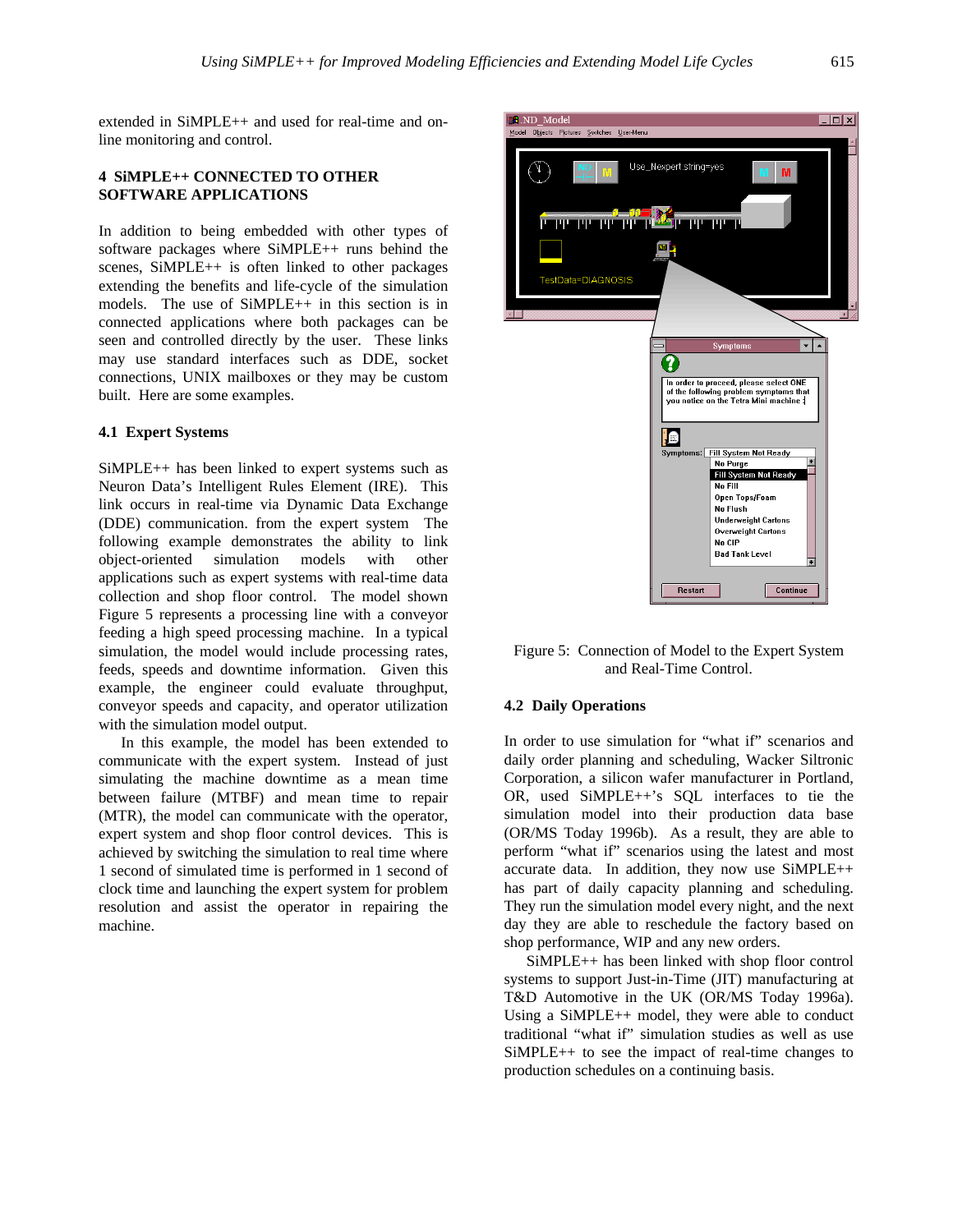)<br>SIMPLE++ and VR

#### **4.3 Simulation-based Optimization**

Harvard University's Discrete Event Dynamic Systems Group has integrated an optimization analysis tool, the Soft Optimization Shell (SOS), into a SiMPLE++ object template. Here, the link to SOS is not an external one – SOS was built right into the SiMPLE++ Object Library. Using the object-oriented paradigm, models are simply objects in the library, and can be optimized. This allows optimization to take place for different types of systems, as well as similar systems that are parametrically different. This is described in detail at: *http://hrl.harvard.edu:80/people/faculty/ho*

AESOP also offers a genetic algorithm to search the solution space of a given SiMPLE++ model and optimize parameter settings such as the number of workers, WIP buffer sizes, process rates, production scheduling and sequencing.

# **4.4 Standards and Methods Measurement**

SiMPLE++ has been used with the MTM Association's 4M System of work measurement. In a simulation model of a bakery, Levasseur (1997) showed how standard times generated as output by the 4M System could be used as direct input for a simulation model. Recipes, along with the standard times for each task in the recipe, were read into the model upon model initialization using an ASCII interface.

# **4.5 Virtual Reality**

To take advantage of the visualization capabilities of Virtual Reality (VR),  $SiMPLE++$  has been interfaced to VR software. In this connected application, SiMPLE++ is used to trigger and account for all discrete events while passing object information to the VR package for real-time VR animation and interaction. SiMPLE++ is used to launch VR animations and control two-way communications when used with immersive VR environments.

Figure 6 shows an example of one application where SiMPLE++ was linked to a virtual reality model using DDE. In this example, the objects in both systems are mapped to each other at initialization to establish communications channels. As the model runs, entity activity, such as movement and change of state, along with resource activities and parameters are passed from SiMPLE++ to the VR environment. The number of objects and their relative locations in SiMPLE++ are



also passed to the VR model. Therefore, any SiMPLE++ model changes are automatically updated in the VR database. AESOP is able to employ standard object interfaces such as CORBA or can create customized interfaces as required.

# **5 APPLICATION OBJECT TEMPLATES**

A number of Application Object Templates (AOTs), or libraries for specific industries or application areas, have been developed for SiMPLE++. Below are some examples of AOTs:

# **5.1 SiMPLE++\_process**

SiMPLE++\_process is used by some of the largest chemical and process industry companies. This template allows very complex process plants to be modeled with no programming or coding by the user. This template includes application objects which can model, collect statistics and analyze any process industry application. All facilities, resources, and recipes can be clicked into the model and data entered via tables and pop-up windows. See Guenther and Levasseur (1997) for further detail and a complete description of the operation of SiMPLE++\_process.

# **5.2 SiMPLE++\_AGV, SiMPLE++\_conveyor, and SiMPLE++ HBW**

These are templates for specific material handling applications. These templates capture application expertise to conveniently model complex material handling systems which include AGVs, conveyors and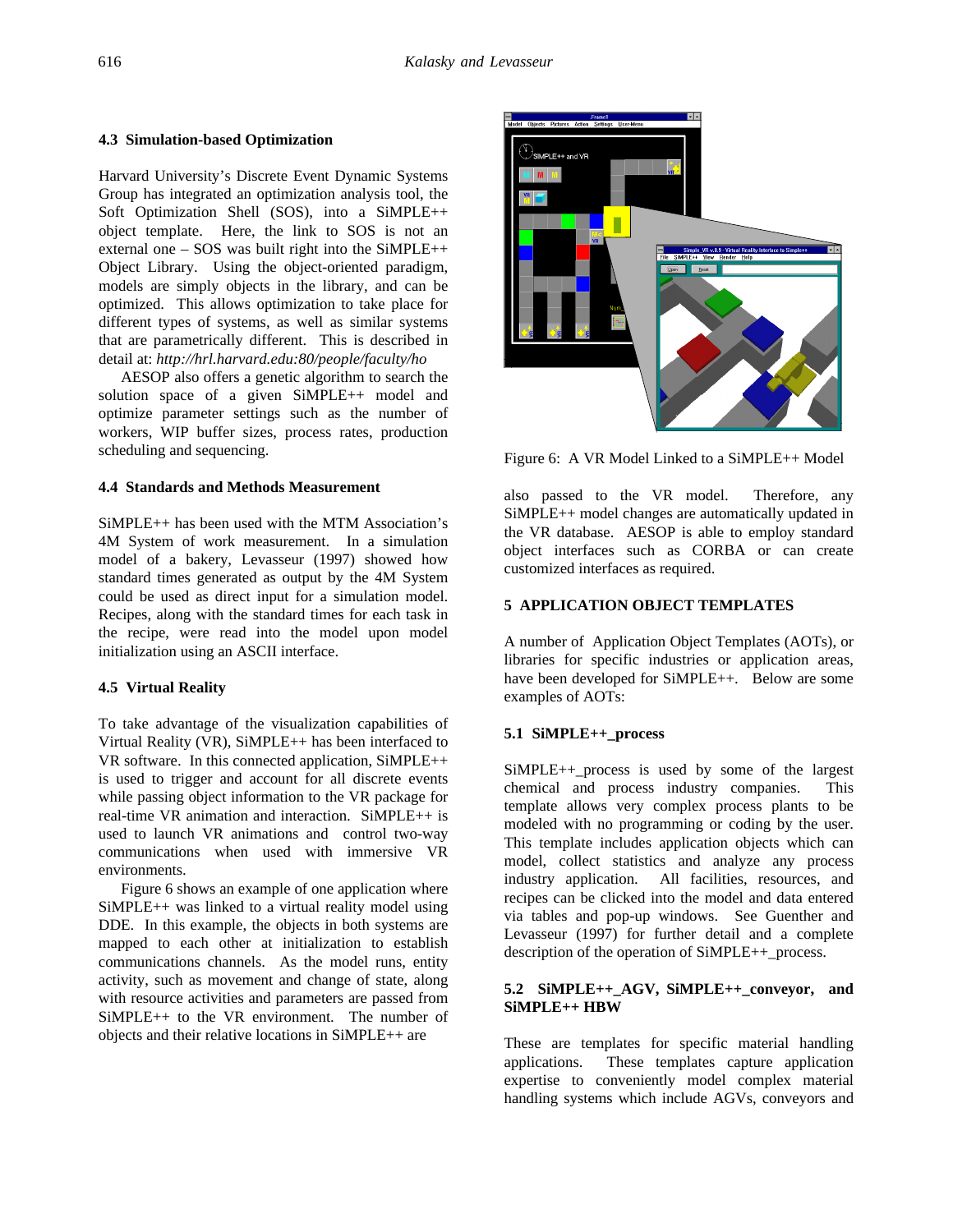high-bay warehouses. The objects in these templates include logic commonly used in material handling and storage applications such as pre-programmed rules, routing and branching. Users can click-in and connect the application objects representing their process and respond to user dialogue boxes. Figure 7 shows an example of a model created using these templates.



Figure 7: SiMPLE++ Model Developed with Material Handling AOTs

# **6 SUMMARY**

SiMPLE++, using an object-oriented approach to modeling, is able to offer the user a highly flexible simulation tool in a user-friendly environment. Such a tool allows the user to efficiently create their own application libraries, or use pre-made Application Object Templates for specialized applications. Finally, because of its open architecture, SiMPLE++ can be linked to other software packages to solve a wide range of applications which can benefit from simulation.

# **ACKNOWLEDGMENTS**

SIMAN is a registered trademark of Systems Modeling Corporation. MALAGA is a registered trademark of ZIP GmbH. ARIS is a registered trademark of IDS-Scheer GmbH. ERGOMAS is a registered trademark of DELTA Industrie Informatik GmbH. MTM is a registered trademark of the MTM Association.

Intelligent Rules Element (IRE) is a registered trademark of Neuron Data, Inc.

#### **REFERENCES**

- AESOP GmbH. 1995. *SIMPLE++ reference manual version 3.1*. Stuttgart, Germany.
- Chen, B., Malloy, B. And Peck, J. 1997. An Extensible SiMPLE++ Simulator of a PCS Network. In *Proceedings of the1997 Western MultiConference, Object-Oriented Simulation Conference (OOS '97*) (Phoenix, AR), ed. J. Wallace, T. Beaumariage, and Y. Dessouky, 87-92. SCS.
- Chen, H. And Cochran, J., 1995, Structuring Object-Oriented Simulation Software Selection Decisions. In *Proceedings of Object-Oriented Simulation Conference, OOS '95,* (Las Vegas, NV).
- Geuder, D. 1995a. Modular application objects: closing the gap between flexibility and ease of use. In *Proceedings of the 1995 European Simulation Conference*, ed. F. Breitenecker, I. Husinsky, 37-40. Eurosim Congress '95, Vienna, Austria.
- Geuder, D. 1995b. Object Oriented Modeling with SIMPLE++. In *Proceedings of the 1995 Winter Simulation Conference*, ed. C. Alexopoulos, K. Kang, W. Lilegdon, D. Goldsman, 534-540. Arlington, Virginia.
- Guenther, M. and Levasseur, G. 1997. A SiMPLE++ Application Object Template for the Process Industry. In *Proceedings of the 1997 Simulation MultiConference, Simulators International XIV,* ed. M. Ades, R. Fray, 155-159, SCS, Atlanta, Georgia.
- Ho, Y. 1997, World Wide Web homepage at *http://hrl.harvard.edu:80/people/faculty/ho,* June 1997*.*
- Kalasky, D. 1996. Simulation-Based Supply-Chain Optimization for Consumer Products. In *Proceedings of the 1996 Winter Simulation Conference*, ed. J. Charnes, D. Morrice, D. Brunner, J. Swain, 1373- 1378. Coronado, CA.
- Kalasky, D and Akbay, K., 1997. Simulation for Planning and Operational Productivity. In *Proceedings of the 1997 TAPPI Engineering Conference*, Nashville, TN.
- Levasseur, G. 1997. Object-Oriented Modeling Techniques with SiMPLE++: An Example Using a Bakery's Mixing Area. In *Proceedings of the 1997 Summer Computer Simulation Conference,* Arlington, VA.
- Levasseur, G. 1996. An Object-Oriented Phone Center Model Using SiMPLE++. In *Proceedings of the 1996 Winter Simulation Conference*, ed. J. Charnes, D. Morrice, D. Brunner, J. Swain, 556-563. Coronado, CA.